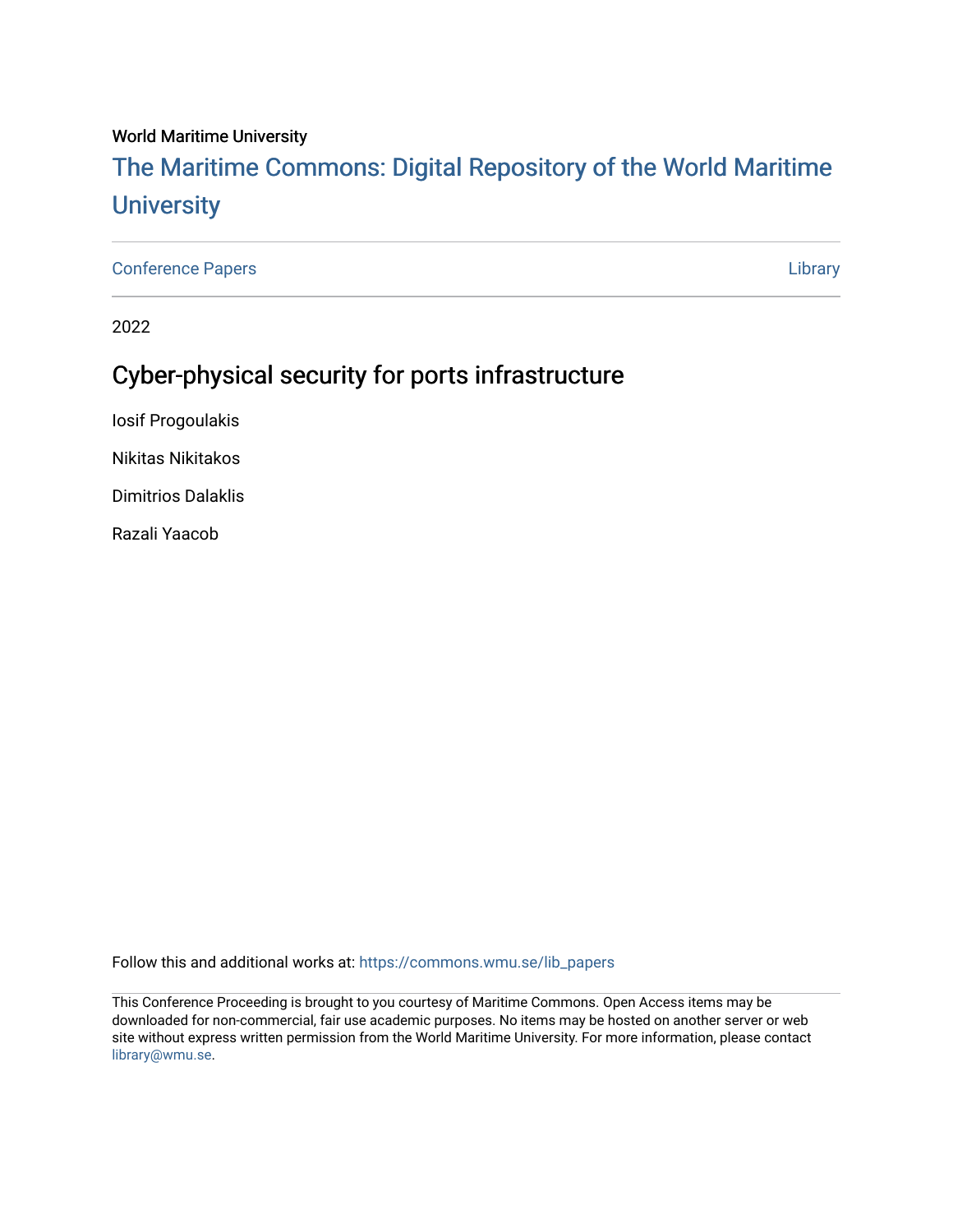



## **CYBER-PHYSICAL SECURITY FOR PORTS INFRASTRUCTURE**

**Iosif Progoulakis (1)i , Nikitas Nikitakos(2) , Dimitrios Dalaklis (3) and Razali Yaacob(4)**

*(1) Department of Shipping Trade and Transport, University of the Aegean, Chios, Greece, iprogoulakis@aegean.gr* 

*(2) Department of Shipping Trade and Transport, University of the Aegean, Chios, Greece, nnik@aegean.gr* 

*(3) World Maritime University, Malmö, Sw[eden, dd@wm](mailto:dd@wmu.se)u.se*

*(4) Netherland Maritime Institute of Technology, Johor Darul Takzim, Malaysia, razaliy@nmit.edu.my* 

**Keywords:** Information Technology (IT), Operational Technology (OT), Ports Cyber-Physical Security, Cybersecurity, IT/OT Convergence

**1. ABSTRACT:** Taking advantage of the benefits associated with digital means has become a main priority for ports globally. The effective and smooth integration of Information Technology (IT) applications and those systems that support the conduct of operations (Operational Technology (OT) systems), along with the accurate "adjustment" of the human factor elements should be viewed as a very critical pillar for optimized safe and efficient operations in ports. The afore mentioned assimilation characterizes cyber-physical systems and entails an extended number of IT and OT modules, systems and tasks involving various data transmission routes that are advancing in a technological and operational level alongside plausible cybersecurity threats. These cybersecurity risks, threats and vulnerabilities are depicted in this article to emphasize the progression of cyberphysical systems in the wider maritime industry and port domains, along with their rising cybersecurity vulnerabilities. Existing and applicable industry and government standards and mandates associated with cybersecurity attempt to impose regulatory compliance and increase asset cybersecurity integrity with reduced emphasis however, in the existing OT (Operational Technology) components and systems. The use of security risk assessment tools and processes that are used in other industrial sectors, such as the Security Risk Assessment (SRA) and the Bow Tie Analysis methods, can support the evaluation of IT/OT infrastructure for cyber-physical security susceptibilities and then assign suitable reactive measures. The implementation of cybersecurity safeguards that arise through the implementation of the MITRE ATT&CK Threat Model can enhance the cybersecurity posture of those assets that support the logistics chain, assuming that they are intermittently adapted following evaluations for their effectiveness and suitability. Finally, the improvement of stakeholder communication and cyber-awareness along with the increase in cyberphysical security resiliency can further be aided by the effective convergence of the segregated cyber and physical security elements of waterside or landside-based IT/OT infrastructure.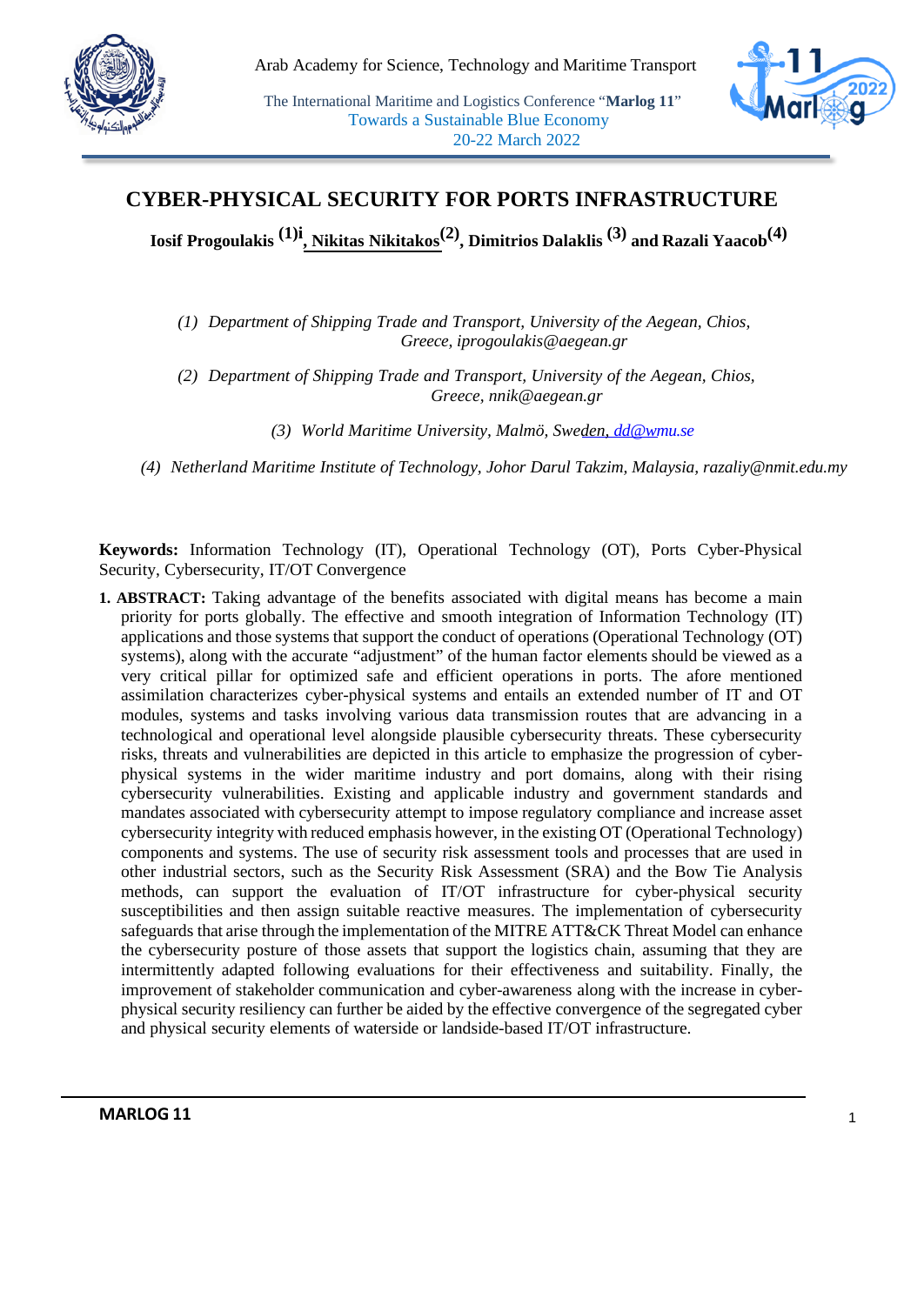



#### **2. INTRODUCTION**

Ports, also referred to as seaports, are considered a major part of the critical infrastructure of a country [1]. Critical infrastructure refers to the framework of infrastructure, man-made networks and systems that provide needed goods and services to the general public [1]. Ports in turn are defined as the geographical area where ships are brought alongside the shore to load and discharge cargo [2]. Ports provide a critical interface between land and sea [2] and sustain a country's economy and prosperity. In order for the ports to function efficiently they need to provide more than a safe and secure location for vessels to discharge or load cargo or for service providers to support maritime operations. A framework of additional infrastructure is interconnected to a port which creates a complex web of assets, processes, systems and operations. Ports can include an array of facilities including equipment storage facilities, fuel storage and refueling terminals, cargo terminals, utility services and infrastructure, industrial facilities, processing facilities, road and rail transport infrastructure. In order for the ports to be efficient and provide safe and secure services they also embrace automation in their procedures and systems. IT (Information Technology)/OT (Operational Technology) components have become indispensable tools and as more complex equipment and processes are in use, they include a number of SCADA (Supervisory Control and Data Acquisition) and ICS (Industrial Control Systems) components.

The terrorist attacks of September 11, 2001 did initiate a worldwide domino effect in the development and adoption of a number of security initiatives, directives, standards and policies in ports and maritime assets in general. Measures for the security and protection of maritime assets and infrastructure were implemented and the ISPS (International Ship and Port Facility Security) code from the International Maritime Organization (IMO) was universally adopted. Cybersecurity has been included in the general concept of security, but as worldwide threats evolve, it needs to adapt and progress as well.

In 2020 it was reported that cyberattacks on the maritime industry's OT systems had increased by 900% over the last three years [3]. Since then, further attacks have been reported in ports around the world. In July 2021 four major ports in South Africa were paralyzed by a major cyberattack which caused a "force majeure" due to a complete disabling of IT systems [4]. In August 2021 the port of Houston was attacked by hackers taking advantage of IT system vulnerabilities [4]. The result of such attacks has always been the financial loss due to diminished operations both at a local and international level. The deployment of forces, both governmental and private, to mitigate such incidents has also caused the re-evaluation of vulnerabilities which in turn have led to the investment in additional resources to reinforce the cybersecurity infrastructure and systems' posture.

Aiming in exploring the cyber-physical concepts of cybersecurity for ports infrastructure and realizing the current state of threats in the cyber domain, this paper will provide a concise assessment of the major attributes of cyber-physical security in the maritime industry to include the sector of ports. The known security threats and vulnerabilities faced by ports' infrastructure will also be discussed. An overview of the major initiatives by the industry and governmental entities aiming in enforcing the necessary measures at an organizational and operational level, will also be provided. A number of assessment methods for the evaluation of cyber-physical security threats and vulnerabilities will also be briefly presented to show the potential of tools available in the industry.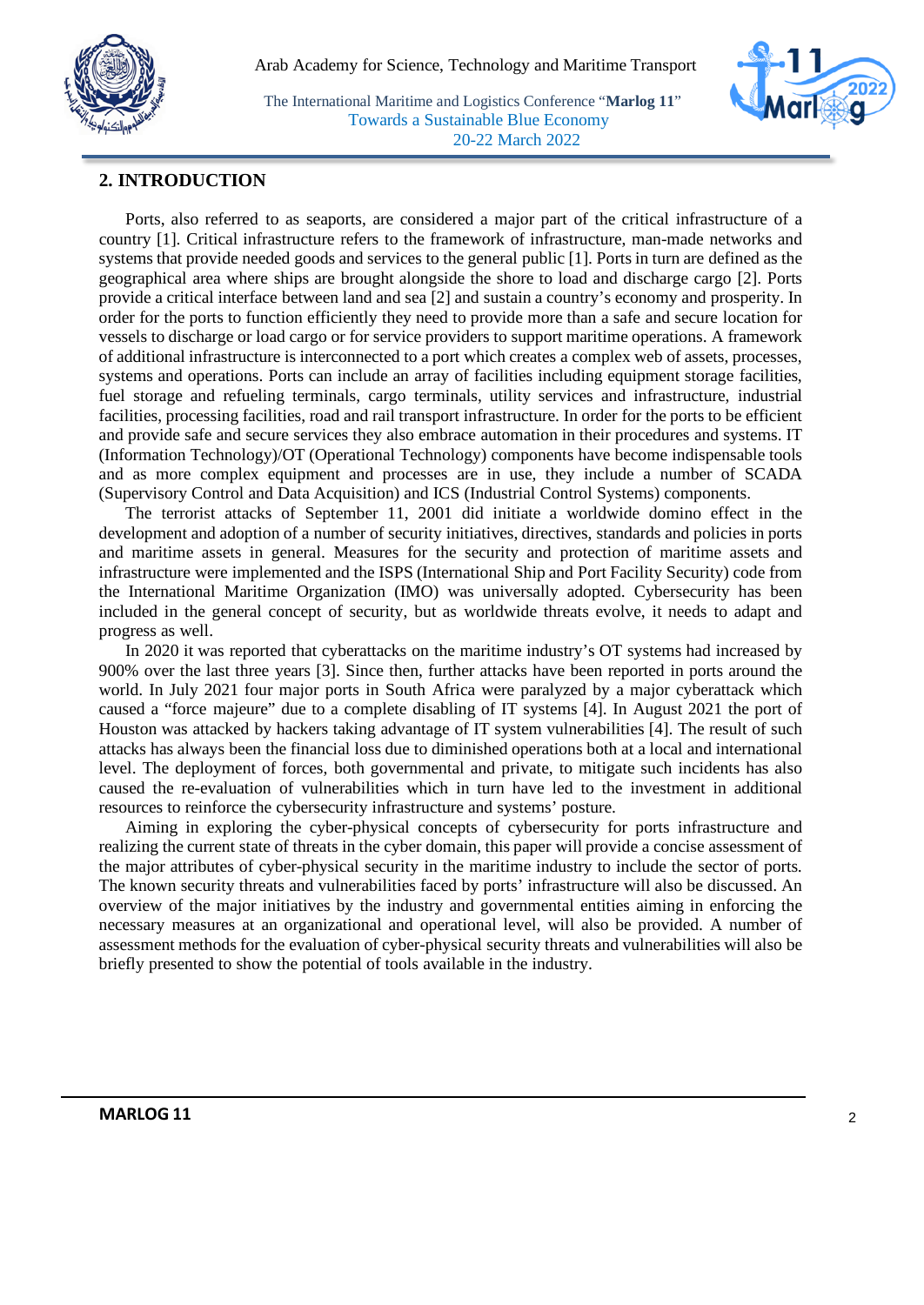



## **3. CYBER-PHYSICAL ASPECTS IN PORT INFRASTRUCTURE AND OPERATIONS**

Cyber-physical systems in general pertain to the integration of IT and OT systems along with human factors [5]. This combination is shown in Figure 1 and represents the majority of operational and technical components found in ports' infrastructure. Maritime assets such as ports' infrastructure are operated by people and encompass an IT and OT operational and technical element that links procedures, systems, components, and technical and operational performance [5]. Similar to ships, ports' infrastructure involves multiple platforms of Systems of Systems (SoS) which contain IT and OT components, aiming in the automation of processes and optimum efficiency [6]. This architecture of IT, OT and human operators is further evolving adapting emerging technological features of Industry 4.0, the Internet of Things (IoT), cloud computing, data analytics, robotics to structure an evolving systems landscape [7].

The automatic procedures that are carried out in ports include cargo management, supply chain information exchange, financial transactions and contract management. Maritime security is also provided in ports for both ships and shore assets and operations. These processes involve communication with authorities, customs, shipping companies, logistics providers, service providers, ship crews, customers and other stakeholders. As such communication at a global scale is paramount for business continuity but also creates challenges for the IT and OT cyber architecture, in achieving the basic objectives of confidentiality, integrity, and availability for cybersecurity. These challenges need to be highlighted as they pertain to cybersecurity of IT/OT systems, components and processes that digitally store, transmit or process data related to operations, financial transactions and personnel management.



Figure 1: Cyber-physical systems interface.

## **4. CYBER-PHYSICAL THREATS AND VULNERABILITIES IN PORT INFRASTRUCTURE**

Cybersecurity risk in the maritime industry relates to plausible threats to the confidentiality, integrity, and availability of systems and digital information and translates to the ever-present vulnerabilities in IT and OT systems and components. Port components and corresponding risks include [8]:

a) Facility access: This may involve the degradation or disruption of systems used in cargo, transportation and personnel management, which may lead to a complete halt of all operations.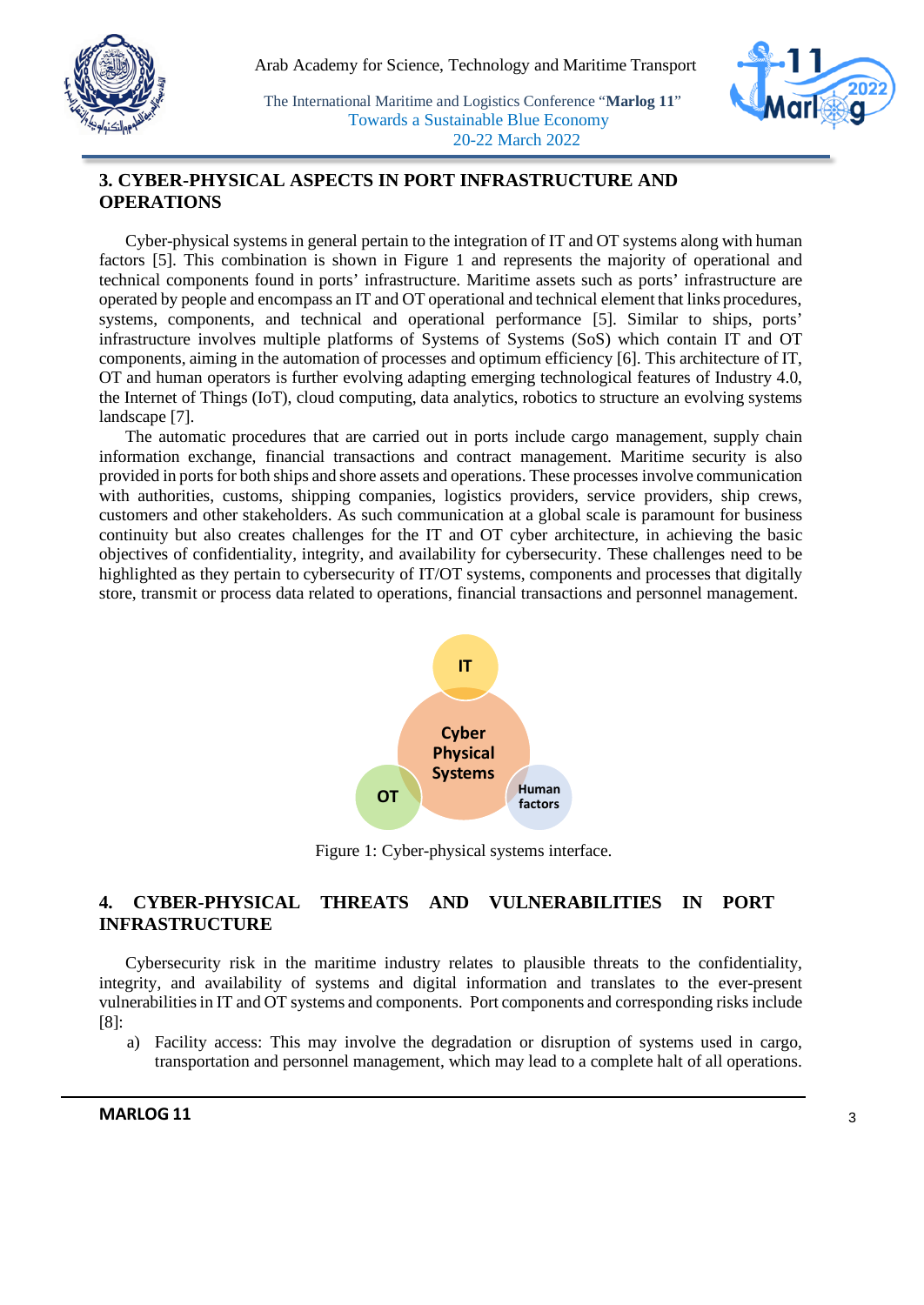



- b) Terminal headquarters: This may involve data access by malicious actors aiming to manipulate sensitive data related to cargo and customers. It may also include the destruction of data through malware attacks.
- c) OT systems: The compromise of OT systems and components such as cargo handling equipment and fuel systems can lead to operational disruptions, physical damage to cargo and facilities and increased safety and environmental risks in case of an accident taking place.
- d) Positioning, Navigation, and Timing (PNT): Loss of PNT services would lead to disruption to logistics systems and vessel maneuvering. It could also lead to physical damage to infrastructure, major safety and environmental incidents such as collisions and allisions, release of hazardous material, fires, loss of life, vessel sinking, and blocking of a navigable channel.
- e) Vessel: The operational and technical compromise of vessel or port facility systems could lead to the compromise of additional waterside or landside systems. This can occur due to the interconnectivity of a vessel to shore facilities through Wi-Fi, network connections, USB storage devices, etc.

In general, similar to physical security, the cyber threats faced by ports' infrastructure and their cyber-physical elements can be categorized as internal, external, or colluded [5]. An insider threat can be an individual, ship crew member or port personnel, that intentionally or unintentionally causes the breach of preventive cybersecurity measures (such as IT platforms and software tools) by practicing poor cybersecurity hygiene. From using a virus-infected portable USB device to the reading of malware infected unsolicited emails, the effects of poor "cyber-hygiene" can be detrimental to ports' cyber infrastructure and components. External threats can be defined as those posed by competitors, ordinary cyber-enabled criminals, hackers, hacktivists, state adversaries or terrorists using highly advanced techniques to damage, destroy or take control of IT/OT systems [9]. Colluded threats combine the operation of internal threat actors under the guidance by external adversaries.

## **5. GOVERNMENTAL AND INDUSTRY INITIATIVES**

The combined cyber and physical security for port infrastructure and maritime assets in general is covered mainly through the more common subject of cybersecurity. Various directives, guidelines, standards and other publications from the maritime industry and standardization organizations and various government agencies have been released to tackle the subject. Some of these are described briefly in the below subsections.

#### *5.1 Maritime Industry Organizations*

Cybersecurity to include the cyber-physical domain is covered by Resolution MSC.428(98) [10] and Guidance MSC-FAL.1/Circ.3 [11] released by the International Maritime Organization (IMO). MSC.428(98) and MSC-FAL.1/Circ.3 complement the IMO International Ship and Port Facility Security (ISPS) code for vessels with the application of maritime risk management in vessels' safety management systems (SMSs) as required by the ISM (International Safety Management) Code.

#### *5.2 Standardization Organizations*

The US National Institute of Standards and Technology (NIST) has created the NIST Cyber Security Framework [12] and a series of standards which are widely used in various industrial sectors, including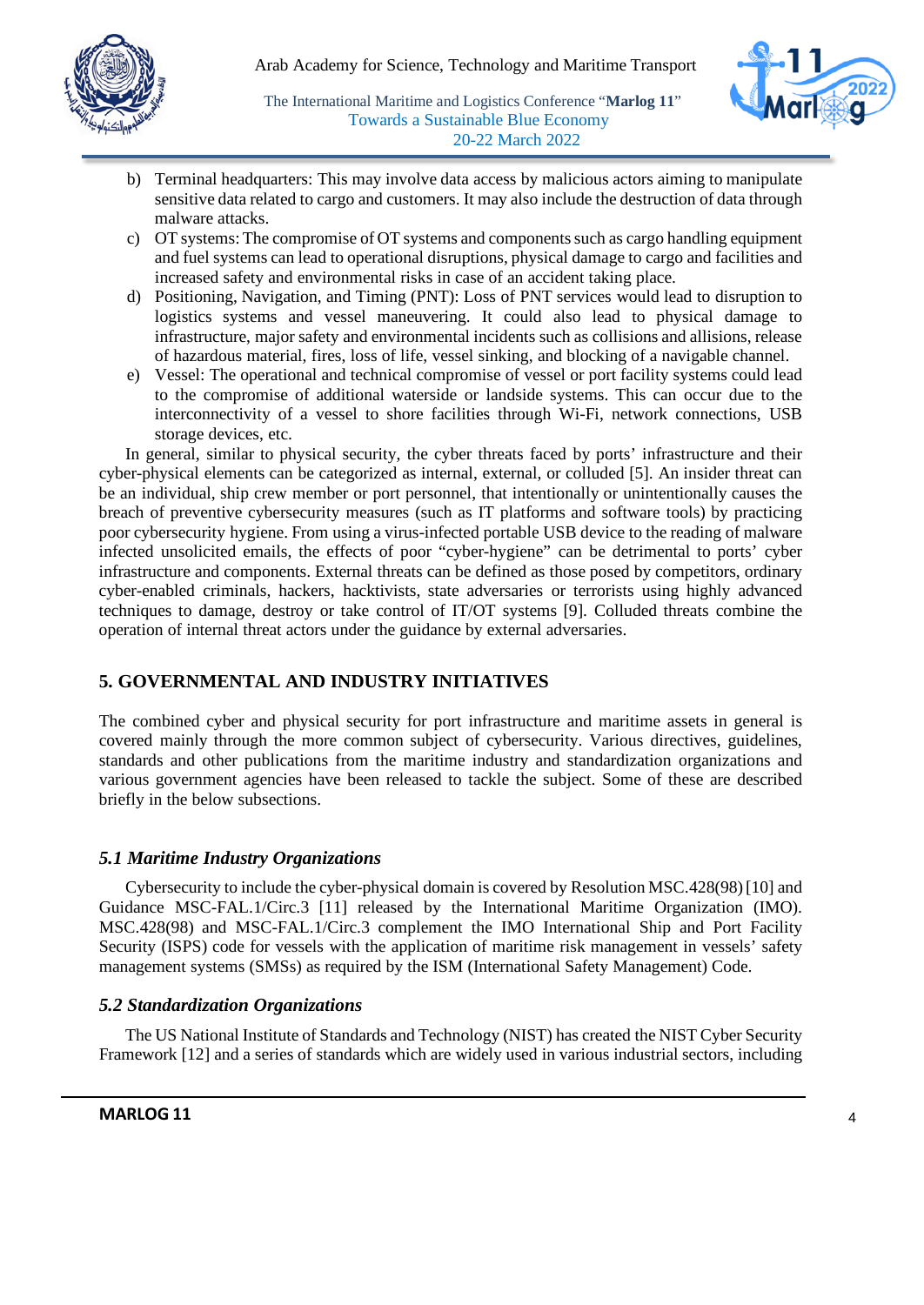



the maritime industry. The NIST Cyber Security Framework comprises of five elements: (1) Risk identification for cybersecurity of systems, assets, data and operations; (2) The implementation of safeguards for the cybersecurity protection of assets; (3) Detection of cybersecurity related incidents; (4) Response to cybersecurity related incidents; (5) Recovery from cybersecurity related incidents. The NIST Cyber Security Framework is supplemented by other NIST Special Publications 800-30 [13], 800- 37 [14], and 800-82 [15], that cover the assessment and management of cybersecurity risk for Industrial Control Systems (ICS). NIST has also published Special Publications 1500-201 [16], 1500-202 [17], and 1500-203 [18], which consist of the NIST Framework for Cyber–Physical Systems. The NIST Framework for Cyber–Physical Systems studies the interface of IT and OT systems and components defining the System of Systems (SoS) state of cyber infrastructure. It also delivers a useful aid for the evaluation of cyber-physical systems and is applicable to IT/OT systems in the maritime transportation and infrastructure sectors.

The International Organization for Standardization (ISO) and the International Electrotechnical Commission (IEC) have released ISO/IEC 27001 [19] which can be used in the maritime sector as it assists in the evaluation and management of cybersecurity risks. Published IEC-62443 consist of a series of standards which cover cybersecurity on industrial communication networks for IT/OT systems. IEC-62443-4-2 [20] specifically outlines the requirements for Industrial Automation and Control Systems (IACS) and presents ways for the management of cybersecurity vulnerabilities. IEC 62443-3-3 [21] explains the security levels of control systems and ISO/IEC 21827 [22] outlines the Systems Security Engineering—Capability Maturity Model® (SSE-CMM®), illustrating the procedure for security engineering for organizations and assets. ISO/IEC 18045 [23] gives guidelines for the assessment of IT systems security. ISO/IEC 15408-1 [24] covers the evaluation of cybersecurity for IT systems and components, defining the Target of Evaluation (TOE) concept. ISO/IEC 27032 [25] tackles the security and protection of critical information infrastructure, data and networks, providing guidance for cybersecurity reinforcement.

The American Society for Testing and Materials (ASTM), has issued standard F3286-17 [26] which utilize the NIST Cyber Security Framework for maritime assets and critical infrastructure and relates to the mitigation of cybersecurity attacks and the reduction of the impact from such security breach incidents. ASTM standard F3449-20 [27] provides guidance for the integration of technical and operational cybersecurity features into vessel safety management systems (SMS), in accordance to the International Safety Management (ISM) Code and IMO Resolution MSC.428(98).

#### *5.3 Government Agencies*

In the USA, the US Congress issued Bill S. 4023 "Enhancing Maritime Cybersecurity Act of 2020" [28] delegates the implementation of cybersecurity protection strategies and measures to the US Cyber Security and Infrastructure Security Agency (CISA) and the Maritime Administration (MARAD). The US Coast Guard (USCG) issued Navigation and Vessel Inspection Circular (NVIC) 01-20 [29], titled "Guidelines for Addressing Cyber Risks at Maritime Transportation Security Act (MTSA) Regulated Facilities" [29] guides MTSA-regulated facilities for the assessment and management of vulnerabilities in computer and network systems. NVIC 01-20 promotes the use of the National Institute of Standards and Technology (NIST) Framework for Improving Critical Infrastructure Cyber Security and NIST Special Publication 800-82. The USCG issued Vessel Cyber Risk Management Work Instruction CVC-WI-027 (rev.2, 2021) [30], relates to the reduction of cyber risk to the Marine Transportation System (MTS) through the assessment of cyber risks and vulnerabilities in vessels.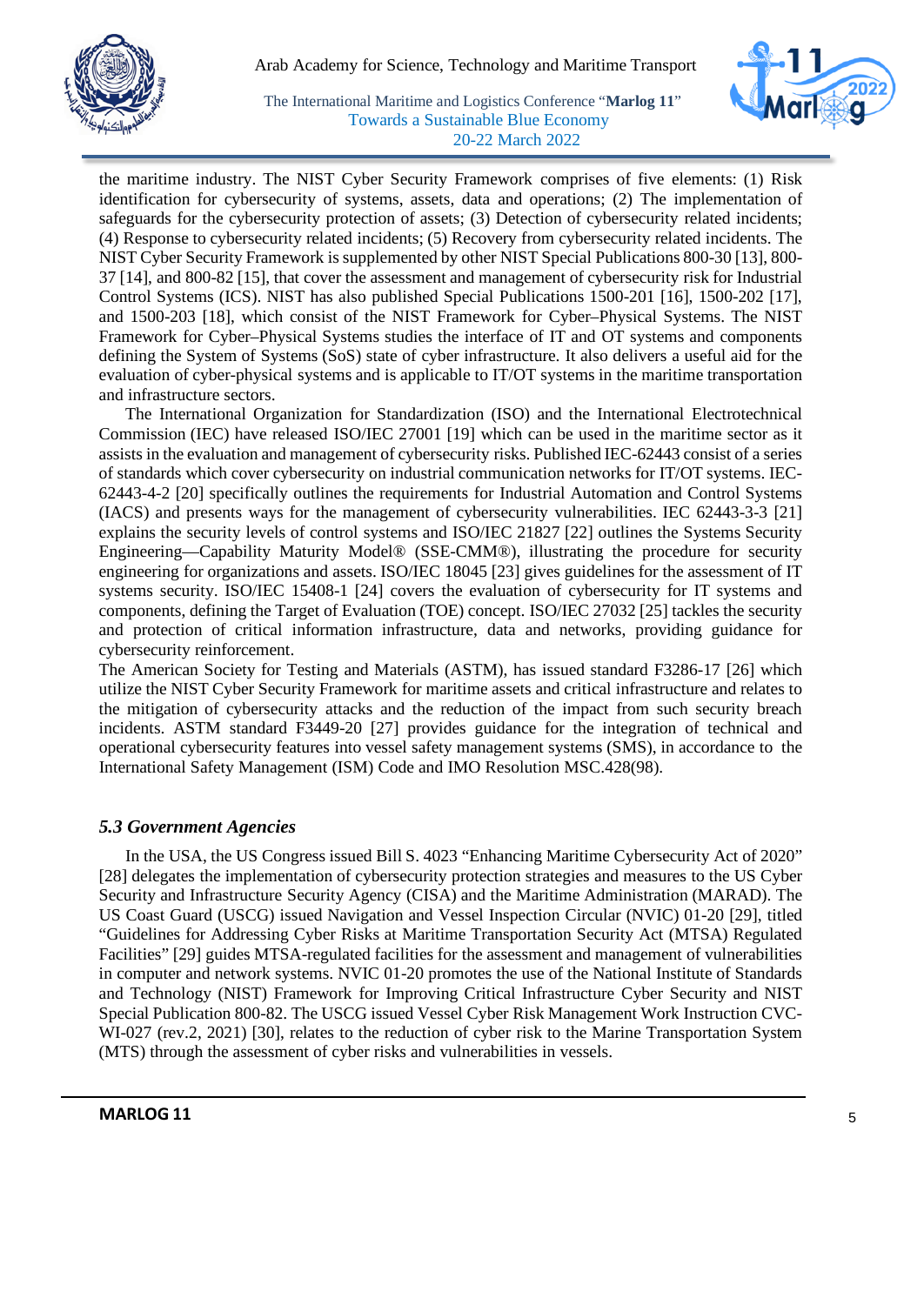



In the United Kingdom (UK), a Good Practice Guide in Cybersecurity for Ports and Port Systems (2020) [9] was published by the Institution of Engineering and Technology (IET), the Department for Transport (DfT), the Defense Science and Technology Laboratory (Dstl) and the National Cyber Security Centre (NCSC). This document applies to systems and facilities of ports and encourages the incorporation of cybersecurity into their general security planning process for infrastructure.

Similarly, the Code of Practice for Cybersecurity for Ships (2017) [31] has also been released, providing guidance on the management of operational risk due to cyber-related incidents that could impact the safety and security of the crew, passengers, or cargo of a vessel.

In Europe, the European Union Maritime Security Strategy (EUMSS) Action Plan (2018) [32] addresses cybersecurity for the maritime industry with the intent to strengthen and improve the European Union's (EU) capacity to manage security and enhance the cyber-defense of maritime infrastructure and related systems. EU Regulation 2016/679 [33], also known as the General Data Protection Regulation (GDPR), safeguards the processing of information for various industry sectors to include the maritime industry. EU directive 2016/1148/EU [34] and the EU Cybersecurity Act (2019/881/EU) [35] delegate the operational cybersecurity to the European Union Agency for Network and Information Security (ENISA) and handle the cybersecurity of IT networks. The European Union has also developed a cybersecurity strategy through JOIN/2013/01 [36] in order to apply strategic mitigation tools and policies aiming in the increase of cybersecurity resilience. ENISA has also released related guidance reports in the subjects of cyber risk management [37] and port cybersecurity [38] for ports.

#### **6. CYBER-PHYSICAL SECURITY ASSESSMENT FOR PORTS**

 The assessment and management of cyber-physical security for assets within the seaport sector requires methodologies that can adapt in the operational and technical parameters of such assets. The maritime transportation sector and its port facilities combine types of operations and assets that fall into the critical infrastructure sector and combine both industrial, facilities and maritime functions. As such the assessment of cyber-physical security risks and vulnerabilities in a proactive and reactive manner needs to adopt methodologies that consider multi-industry technical and operational parameters and provide an "outside-the-box" perspective. This section will provide a brief overview of some useful assessment tools that derive from the cyber and physical security domains in general as well as the oil and gas and industrial sectors.

#### *6.1 API (American Petroleum Institute) Security Risk Assessment (SRA)*

The Security Risk Assessment (SRA) methodology derives from the oil and gas sector and is defined in API (American Petroleum Institute) standard (STD) 780 (2013) [39]. It is applicable for a variety of security incidents to include theft, sabotage and terrorism for fixed and mobile assets. SRA can be also applied to various industrial infrastructure and operations including maritime transportation operations.

The API SRA methodology manages security risks through a risk-based, performance-oriented management process safeguarding the security and safety of assets, the environment, personnel and business continuity. As per API STD 780 (2013) [39] SRA is a 5-step process which involves: 1) The asset/facility characterization, 2) The assessment of security threats, 3) The assessment of vulnerabilities, 4) The evaluation of risk and 5) Risk treatment.

SRA is applicable to cyber-physical security applications in the maritime industry, as it can assess the physical aspect of security incidents and vulnerabilities as well as the interaction of assets with IT/OT components and infrastructure. The application of the SRA method for a cybersecurity related incident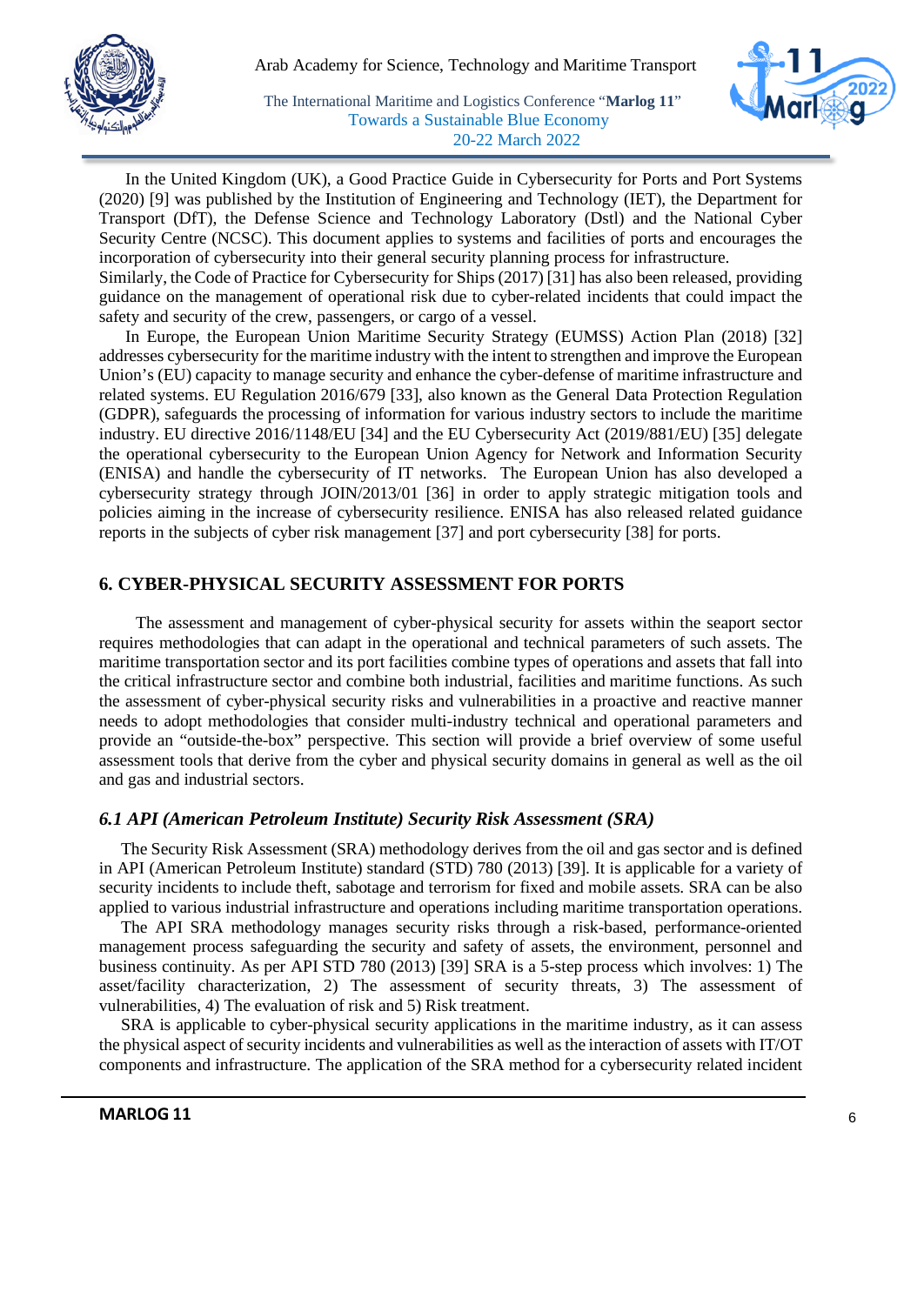



involving a maritime asset has been illustrated by Progoulakis, Rohmeyer and Nikitakos in a recent publication [5].

## *6.2 Bow-Tie Analysis (BTA)*

Bow-Tie Analysis (BTA) is a qualitative method for safety review and as part of Process Safety Management (PSM) is used in the petrochemical, and processing sectors. BTA is primarily used in safety related incidents for the classification of risks, hazards, and consequences in systems, processes and operations. BTA is also applicable for the identification of security mitigation measures for assets, their components and processes. Bow Tie Analysis can also be used in the maritime sector, and specifically for port facilities, for the assessment of interconnections between marine equipment, systems, and processes in safety and security incidents. For cybersecurity applications, Bow Tie Analysis can be utilized to assess the appropriate security mitigation measures for IT/OT assets and processes.

The application of the Bow Tie Analysis method in the cybersecurity of various industrial sectors has been shown through various publications [40, 41, 42, 43, 44]. Specifically, the use of BTA in a cyber-physical security scenario for a maritime asset has been proven by Progoulakis, Rohmeyer and Nikitakos [5]. Bernsmed et al. [45] has also used the Bow Tie Analysis method to analyze cyber-physical security risks in the maritime sector involving navigational communication systems. Shuang-Hua et al. [46] has incorporated BTA in a methodology to concurrently assess risks for security and safety of cyber-physical systems.

As shown in the Bow Tie Analysis (BTA) diagram of Figure 2, cause scenarios are depicted on the left side of the diagram which represent the pre-event side. Results of plausible consequences and scenario are depicted on the post-event and right side of the diagram, along with their corresponding barrier safeguards. The use of the Bow Tie Analysis model showcases the importance of preventive and recovery actions in dealing with security risk. In Bow-Tie Analysis, risk is specified as the probability of a Top Event (hazard release) occurring, combined with the severity of the aftermath of the event. In general Bow Tie Analysis has proved to be an effective method in evaluating cyber and physical security hazards, risks, consequences, and mitigation measures.



Figure 2 - Bow-Tie Analysis diagram (Source: [47] with information edited by the authors)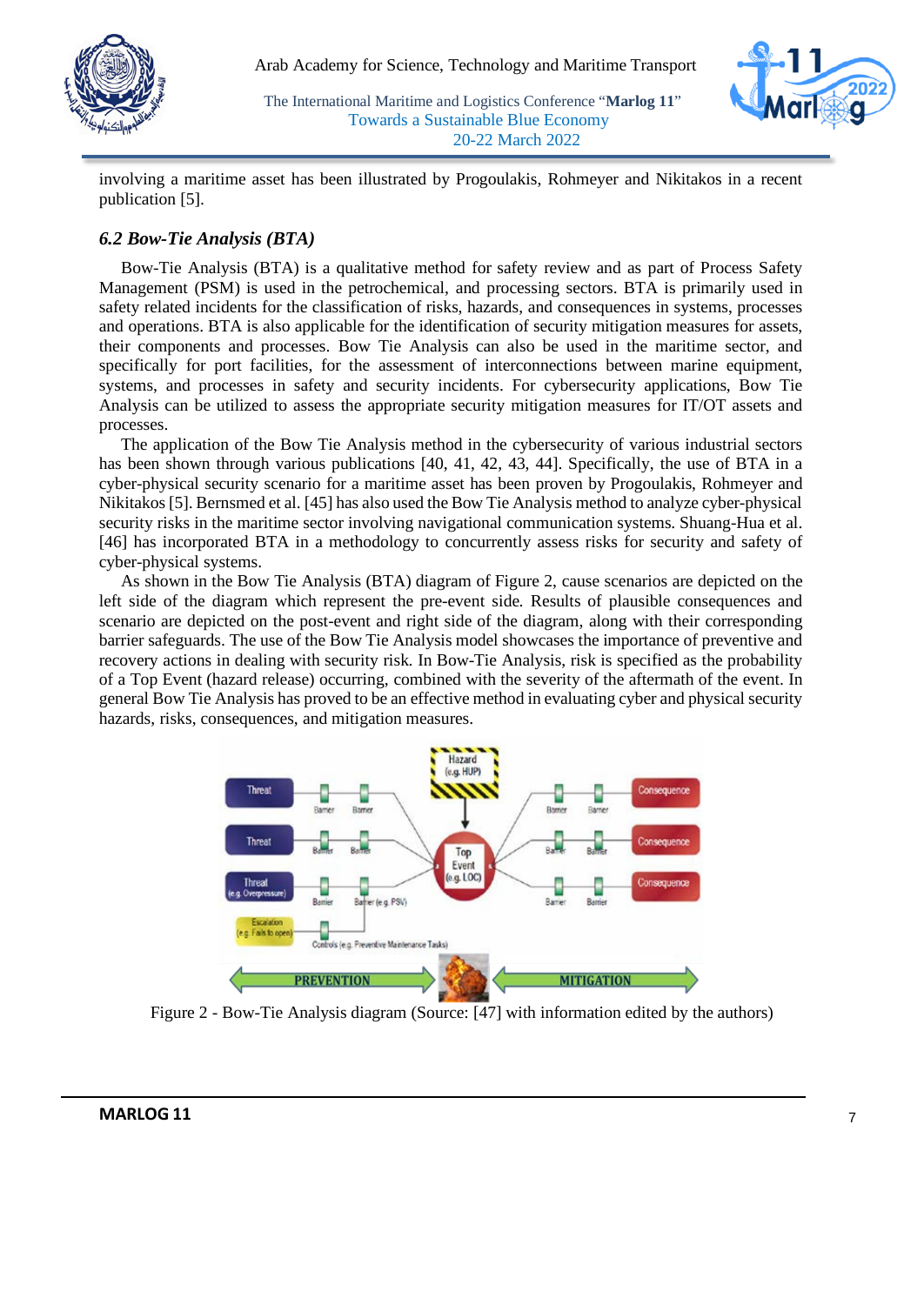



## *6.3 MITRE ATT&CK Threat Model*

The MITRE ATT&CK Threat Model [48] is a vulnerability assessment tool capable of evaluating cyberattacks and organizational risks [49]. It can be used when assessment cyberattack behavior, tactics, and techniques of attackers and enables the structure of such data [50] to be utilized by the corporate Chief Information Security Officer (CISO) and cyber intervention team of the maritime asset. The MITRE ATT&CK Threat Model is known for its versatility as it enables the evaluation of IT infrastructure, cloud data storage, portable IT/OT devices, and industrial control systems (ICS) of an asset [49]. It also allows for the classification and certification of adversary behavior after a confirmed breach incident while working within IT and OT systems and infrastructure of the maritime asset.

#### **7. CONCLUSIONS AND DISCUSSION**

Ending this paper, the following conclusions and discussions points are derived:

- (1) The evaluation of presented government and industry directives and standards has illustrated their inadequacy in covering the OT side of systems in ports infrastructure. Interoperability of IT and OT systems and the mitigation of credible threats are not tackled in a manner enabling the asset owners and operators in implementing the necessary measures and practices.
- (2) The physical protection of assets, processes and IT and OT components needs to be enhanced so that credible threats by insider malicious actors are prevented. IT and OT components vulnerable to mishandling and manipulation need to be secured so that to mitigate potential cyber threats.
- (3) The exploration of IT/OT vulnerabilities needs to be improved by port asset operators and owners. This can be achieved by the assessment of internal and external processes, stakeholder communications and IT/OT functions. Through this process existing mitigation measures can be evaluated, and potential vulnerabilities will be exposed.
- (4) The use of available cybersecurity assessment methods from industrial sectors other than the maritime should be explored. The use of the API SRA method and the BTA method can be valuable tools in assessing technical and operational risks, vulnerabilities and measures in IT and OT components and functions. Their combination with the use of the MITRE ATT&CK Threat Model can enhance the insight of the attackers' behavior, and tactics and could be applied to industrial control systems (ICS), IT infrastructure, cloud storage and mobile devices.
- (5) Training of port infrastructure personnel, vessel crews and maritime industry operatives in general should be pursued to a level higher that the current industry standards. It is apparent that human factors are very important in the integrity or failure of security measures in the physical and cyber domain of ports' infrastructure and operations.
- (6) It is recommended that the convergence of cyber and physical security for the ports' infrastructure and vessels is pursued by asset owners and operators. This convergence involving operations and stakeholder management could improve the implementation of cyber and physical security policies, cyber risk reduction and threat mitigation.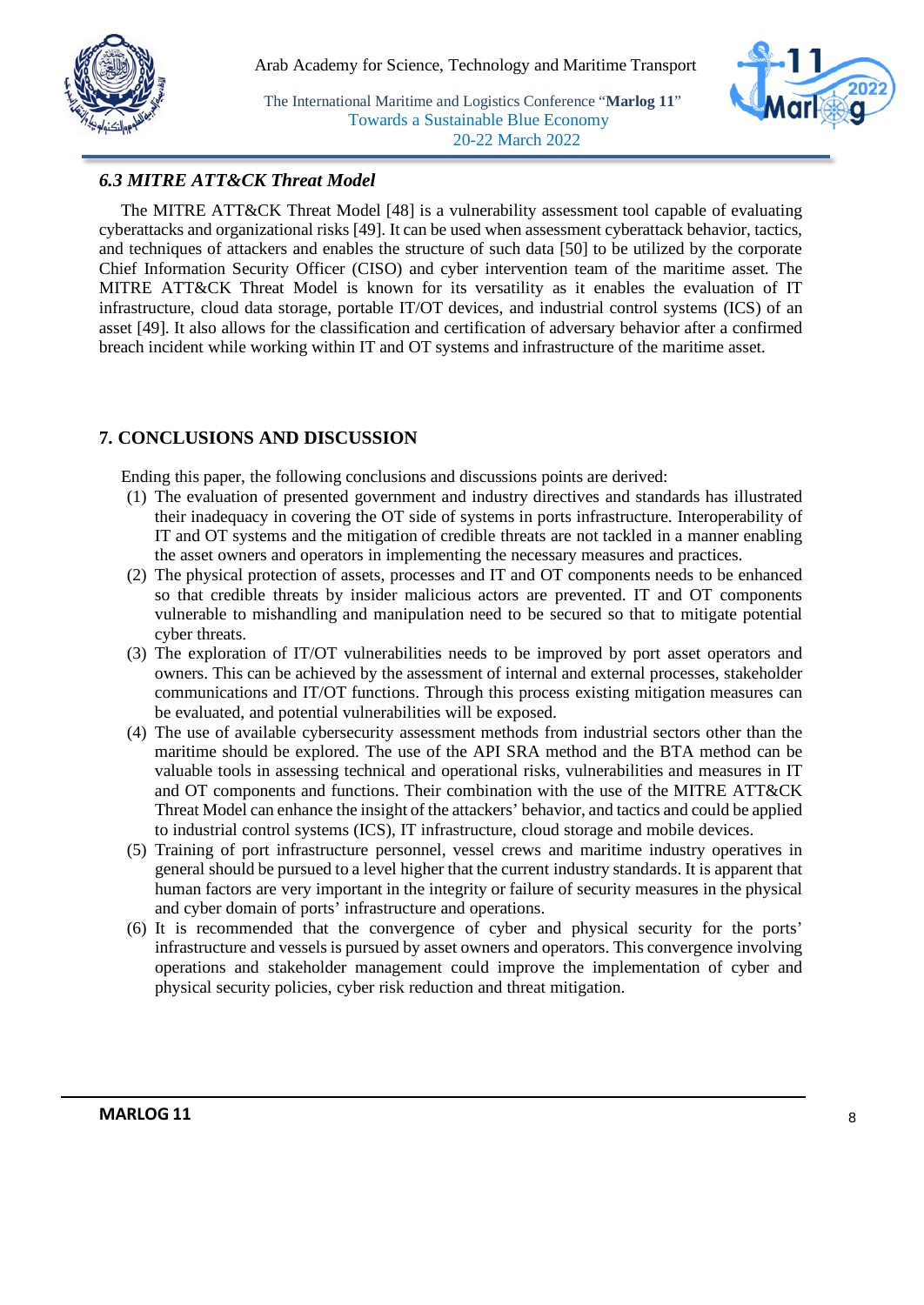



#### **8. REFERENCES**

- 1. K.A. Pesch-Cronin and N.E. Marion, *Critical Infrastructure Protection, Risk Management and Resilience – A Policy Perspective.* CRC Press, Taylor & Francis Group, LLC, FL, 2017.
- 2. M. Stopford, Maritime Economics, 3<sup>rd</sup> Edition. Routledge, NY 2009.
- 3. "Maritime Cyber Attacks Increase 900%", [https://www.maritimeprofessional.com/news/maritime](https://www.maritimeprofessional.com/news/maritime-cyber-attacks-increase-360262)[cyber-attacks-increase-360262,](https://www.maritimeprofessional.com/news/maritime-cyber-attacks-increase-360262) 2020, accessed 10 January 2022.
- 4. "Cybermarétique: a short history of cyberattacks against ports", [https://www.stormshield.com/news/cybermaretique-a-short-history-of-cyberattacks-against-ports/,](https://www.stormshield.com/news/cybermaretique-a-short-history-of-cyberattacks-against-ports/) 2021, accessed 10 January 2022.
- 5. Progoulakis, Iosif, Paul Rohmeyer, and Nikitas Nikitakos. 2021. "Cyber Physical Systems Security for Maritime Assets" Journal of Marine Science and Engineering 9, no. 12: 1384. https://doi.org/10.3390/jmse9121384
- 6. Dahman, J.S.; Baldwin, K.J. Understanding the current state of US defense systems of systems and the implications for systems engineering. In Proceedings of the 2nd Annual IEEE Systems Conference, Montreal, QC, Canada, 7–10 April 2008.
- 7. Zarzuelo, I.; Soeane, M.; Bermudez, B. Industry 4.0 in the port and maritime industry: A literature review. J. Ind. Inf. Integration. 2020, 100173.
- 8. U.S. Department of Homeland Security (DHS), Cyber Infrastructure and Security Agency (CISA), Port Facility Cybersecurity Risks Infographic, available online: [https://www.cisa.gov/publication/port](https://www.cisa.gov/publication/port-facility-cybersecurity-risks)[facility-cybersecurity-risks](https://www.cisa.gov/publication/port-facility-cybersecurity-risks) , accessed 05 January 2022.
- 9. UK Institution of Engineering and Technology (IET) Good Practice Guide. Cyber Security for Ports and Port Systems; UK Institution of Engineering and Technology: London, UK, 2020.
- 10. International Maritime Organization (IMO) Resolution MSC. Maritime Cyber Risk Management in Safety Management Systems; International Maritime Organization: London, UK, 2017; Volume 428.
- 11. International Maritime Organization (IMO) Resolution MSC-FAL.1/Circ.3. Guidelines on Maritime Cyber Risk Management; International Maritime Organization: London, UK, 2017.
- 12. National Institute of Standards and Technology (NIST) Cyber Security Framework. Available online: https://www.nist.gov/cyberframework (accessed on 15 December 2021).
- 13. National Institute of Standards and Technology (NIST) Special Publication 800-30, Guide for Conducting Risk Assessments. 2012. Available online: https://nvlpubs.nist.gov/nistpubs/Legacy/SP/nistspecialpublication800-30r1.pdf (accessed on 13 December 2021).
- 14. National Institute of Standards and Technology (NIST) Special Publication 800-37, Risk Management Framework for Information Systems and Organizations—A System Life Cycle Approach for Security and Privacy. 2018. Available online: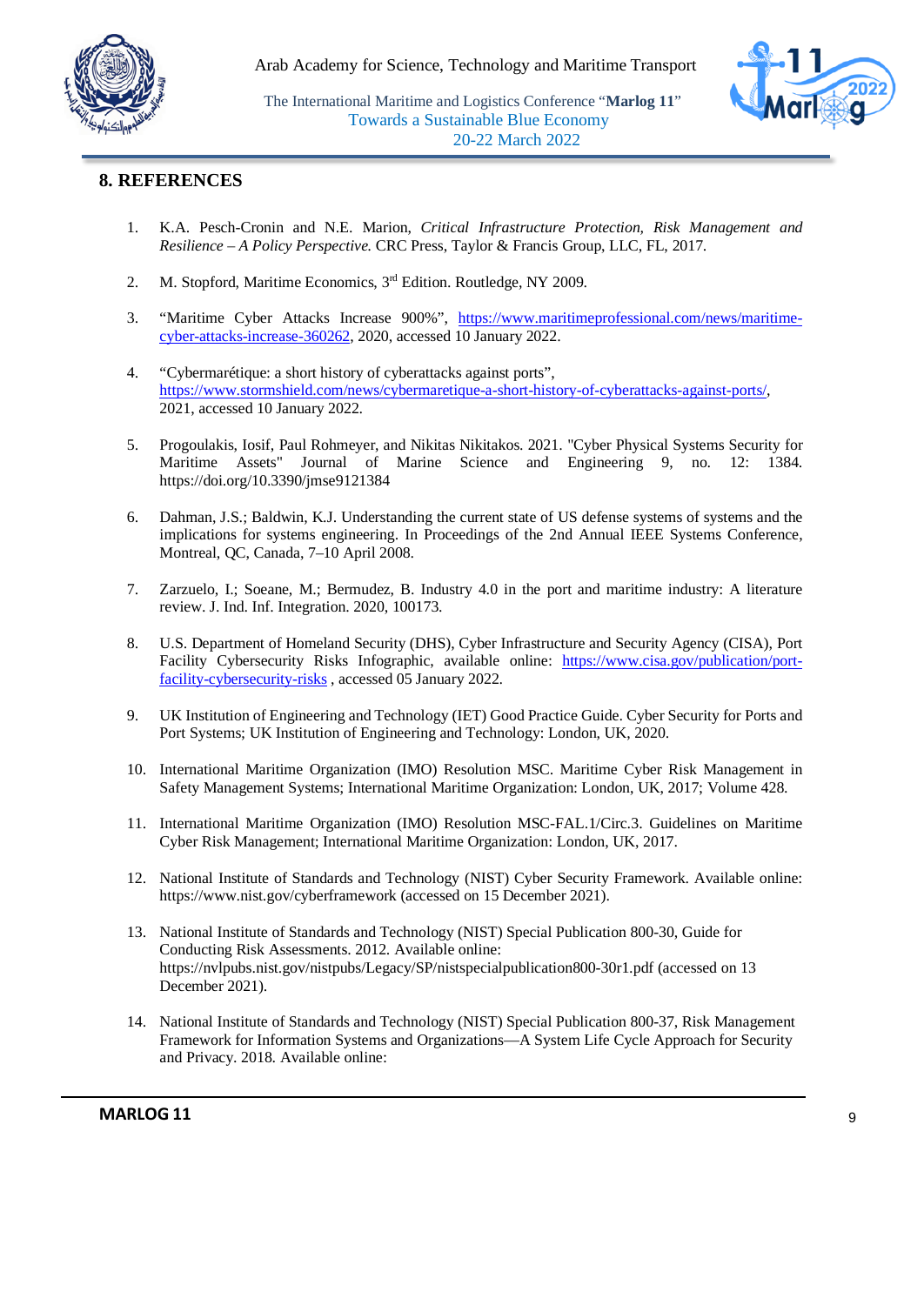



https://nvlpubs.nist.gov/nistpubs/SpecialPublications/NIST.SP.800-37r2.pdf (accessed on 23 December 2021).

- 15. National Institute of Standards and Technology (NIST) Special Publication 800-82, Guide to Industrial Control Systems (ICS) Security. 2015. Available online: https://csrc.nist.gov/publications/detail/sp/800- 82/rev-2/final (accessed on 20 December 2021).
- 16. National Institute of Standards and Technology (NIST) Special Publication 1500-201, Framework for Cyber-Physical Systems: Volume 1, Overview. 2017. Available online: https://doi.org/10.6028/NIST.SP.1500-201 (accessed on 26 December 2021).
- 17. National Institute of Standards and Technology (NIST) Special Publication 1500-202, Framework for Cyber-Physical Systems: Volume 2, Working Group Reports. 2017. Available online: https://doi.org/10.6028/NIST.SP.1500-202 (accessed on 29 December 2021).
- 18. National Institute of Standards and Technology (NIST) Special Publication 1500-203, Framework for Cyber-Physical Systems: Volume 3, Timing Annex. 2017. Available online: https://doi.org/10.6028/NIST.SP.1500-203 (accessed on 20 December 2021).
- 19. International Organization for Standardization/ International Electrotechnical Commission standard ISO/IEC 27001. Information Technology—Security Techniques—Information Security Management Systems—Requirements; International Organization for Standardization: Geneva, Switzerland, 2013.
- 20. International Electrotechnical Commission standard IEC-62443-4-2. Security for Industrial Automation and Control Systems: Technical Security Requirements for IACS Components; International Organization for Standardization: Geneva, Switzerland, 2019.
- 21. International Electrotechnical Commission standard IEC 62443-3-3. Security for Industrial Automation and Control Systems Part 3-3: System Security Requirements and Security Levels; International Organization for Standardization: Geneva, Switzerland, 2013.
- 22. International Organization for Standardization/ International Electrotechnical Commission standard ISO/IEC 21827. Information Technology—Security Techniques—Systems Security Engineering— Capability Maturity Model® (SSE-CMM®); International Organization for Standardization: Geneva, Switzerland, 2008.
- 23. International Organization for Standardization/ International Electrotechnical Commission standard ISO/IEC 18045. Information Technology—Security Techniques—Methodology for IT Security Evaluation; International Organization for Standardization: Geneva, Switzerland, 2008.
- 24. International Organization for Standardization/ International Electrotechnical Commission standard ISO/IEC 15408-1. Information Technology—Security Techniques—Evaluation Criteria for IT Security; International Organization for Standardization: Geneva, Switzerland, 2009.
- 25. International Organization for Standardization/ International Electrotechnical Commission standard ISO/IEC 27032. Information Technology—Security Techniques—Guidelines for Cybersecurity; International Organization for Standardization: Geneva, Switzerland, 2012.
- 26. American Society for Testing and Materials standard ASTM F3286-17. Standard Guide for Cybersecurity and Cyberattack Mitigation; ASTM International: West Conshohocken, PA, USA, 2017.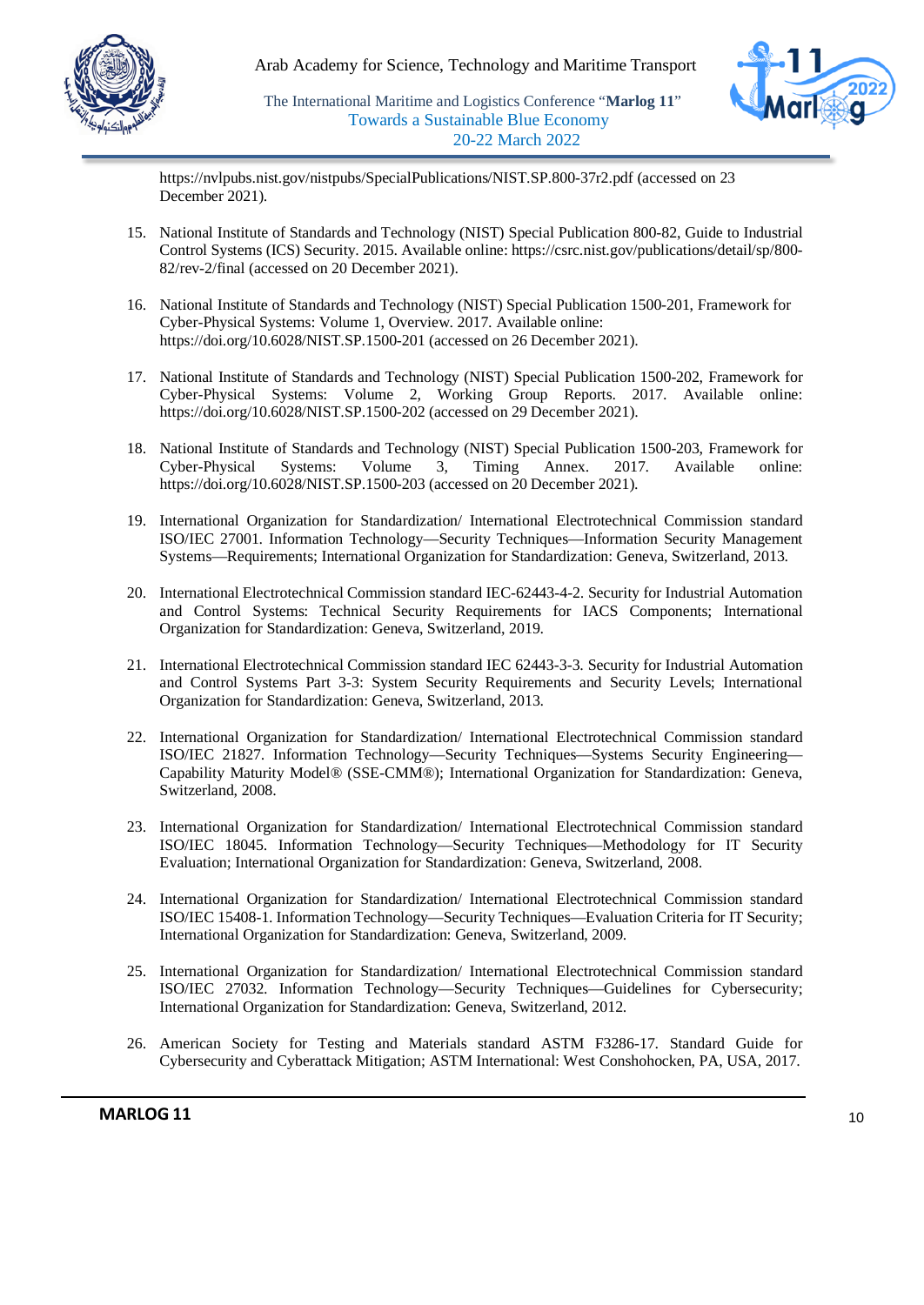



- 27. American Society for Testing and Materials standard ASTM F3449-20. Standard Guide for Inclusion of Cyber Risks into Maritime Safety Management Systems in Accordance with IMO Resolution MSC.428(98)―Cyber Risks and Challenges; ASTM International: West Conshohocken, PA, USA, 2020.
- 28. U.S. Congress Bill S. 4023 Enhancing Maritime Cybersecurity Act of 2020. 22 June 2020. Available online: https://www.govtrack.us/congress/bills/116/s4023/text (accessed on 19 December 2021).
- 29. U.S. Coast Guard, U.S. Department of Homeland Security, Navigation and Vessel Inspection Circular (NVIC) 01-20 Guidelines for Addressing Cyber Risks at Maritime Transportation Security Act (MTSA) Regulated Facilities. 26 February 2020. Available online: https://www.dco.uscg.mil/Portals/9/DCO%20Documents/5p/5ps/NVIC/2020/NVIC\_01- 20\_CyberRisk\_dtd\_2020-02-26.pdf?ver=2020-03-19-071814-023 (accessed on 10 December 2021).
- 30. U.S. Coast Guard, U.S. Department of Homeland Security, Office of Commercial Vessel Compliance (CG-CVC) Mission Management System (MMS) Work Instruction (WI) CVC-WI-027 "Vessel Cyber Risk Management Work Instruction. 18 February 2021. Available online: https://www.dco.uscg.mil/Portals/9/CVC-WI-27%282%29.pdf (accessed on 23 December 2021).
- 31. UK Institution of Engineering and Technology (IET) Guidance document. Code of Practice: Cyber Security for Ships; UK Institution of Engineering and Technology: London, UK, 2017.
- 32. Council of the European Union, 10494/18. Council Conclusions on the Revision of the European Union Maritime Security Strategy (EUMSS) Action Plan; Council of the European Union: Brussels, Belgium, 2018.
- 33. European Union, Directive 2016/679/EU on the protection of natural persons with regard to the processing of personal data and on the free movement of such data, and repealing Directive 95/46/EC (General Data Protection Regulation). Available online: https://eur-lex.europa.eu/legalcontent/EN/TXT/?qid=1599862836456&uri=CELEX:32016R0679 (accessed on 10 December 2021).
- 34. Directive (EU) 2016/1148 of the European Parliament and of the Council of 6 July 2016 Concerning Measures for a High Common Level of Security of Network and Information Systems across the Union. Available online: https://eur-lex.europa.eu/eli/dir/2016/1148/oj (accessed on 13 January 2022).
- 35. European Union, Directive 2019/881/EU on ENISA (the European Union Agency for Cybersecurity) and on Information and Communications Technology Cybersecurity Certification and Repealing Regulation (EU) No 526/2013 (Cybersecurity Act). Available online: https://eurlex.europa.eu/eli/reg/2019/881/oj (accessed on 14 January 2022).
- 36. Joint Communication to The European Parliament, The Council, The European Economic And Social Committee And The Committee Of The Regions Join/2013/01 Cybersecurity Strategy of the European Union: An Open, Safe and Secure Cyberspace. Available online: https://eur-lex.europa.eu/legalcontent/EN/TXT/?qid=1553779410177&uri=CELEX:52013JC0001 (accessed on 15 January 2022).
- 37. ENISA Report. Cyber Risk Management for Ports: Guidelines for Cybersecurity in the Maritime Sector. 2020. Available online: https://www.enisa.europa.eu/publications/guidelines-cyber-risk-managementfor-ports (accessed on 27 December 2021).